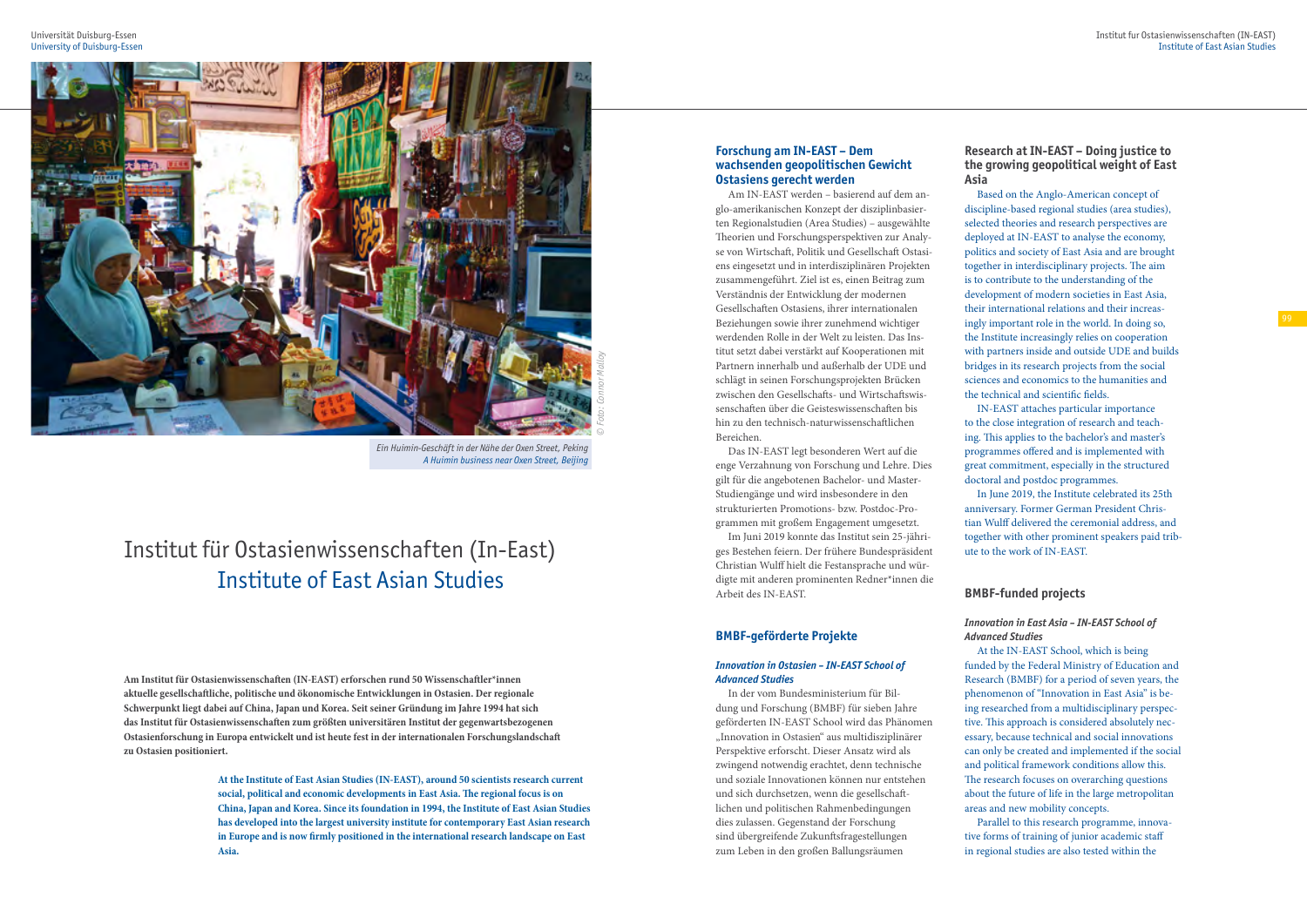

### Institut fur Ostasienwissenschaften (IN-EAST) Institute of East Asian Studies

und großer Herausforderungen der Demokrati en. Neue Formen der B ürgerpartizipation werden in diesem Projekt von Dr. Momoyo H üstebeck im deutsch-japanischen Vergleich erforscht.

Dieses Projekt ist zugleich ein Beispiel gelun gener F örderung des wissenschaftlichen Nach wuchses. Die Projektleiterin arbeitete als Nach wuchsgruppenleiterin in der IN-EAST Advanced School und beantragte mit Unterst ützung des "Programm zur Förderung des exzellenten wissenschaftlichen Nachwuchses" an der UDE dieses erste eigene Projekt.

- Förderzeitraum: 2018–2021
- PI: Dr. Momoyo Hüstebeck

## **DFG-Projekte am IN-EAST**

Auch die DFG fördert in signifikantem Maß die Forschung am IN-EAST. Neben dem DFG-Graduiertenkolleg "Risk and East Asia" forschen die Wissenschaftler\*innen am IN-EAST auch in weiteren DFG - geförderten Programmlinien.

#### *Graduiertenkolleg 1613 – Risk and East Asia*

Der Verschiebung von Risiken zwischen Indi viduen, Unternehmen, Staat und Zivilgesellschaft sowie nationalen und supranationalen Institutio nen in den großen Prozessen der Globalisierung und Individualisierung ging das Graduiertenkol leg DFG-Graduiertenkolleg "Risk and East Asia" nach. Über 30 Promovend\*innen wurden mit ihren Projekten gefördert und von einem Team von Mentor\*inneen betreut und ausgebildet.

Das Forschungsprogramm war als internati onale Zusammenarbeit konzipiert. Eine ent scheidende Innovation des Graduiertenkollegs war die "gemeinsame Mobilität" nach Ostasien. So fanden an der Renmin-Universität in Peking sowie der Universität von Tokyo Intensivkurse zu Forschungsmethoden und Feldforschung in Asien statt, mit denen die Doktorand\*innen auf eigene Forschungsprojekte vorbereitet wurden. Zahlreiche internationale Gastprofessor\*innen folgten regelmäßig den Einladungen des Gradu iertenkollegs und beteiligten sich mit Workshops und Vorträgen an der Ausbildung des wissen schaftlichen Nachwuchses am IN-EAST.

Das GRK fand mit einer großen Konferenz 2018 seinen Abschluss, auf der Bilanz gezo gen und die ehemaligen Doktorand\*innen,

 Funding period: 2018–2021 PI: Dr Momoyo Hüstebeck

## **DFG projects at IN-EAST**

The DFG also funds research at IN-EAST to a significant extent. In addition to the DFG Post-Graduate Programme "Risk and East Asia", IN-EAST researchers also conduct research in other DFG-funded programme lines.

### *Post-Graduate Programme 1613 – Risk and East*

*Asia*

The DFG Post-Graduate Programme "Risk and East Asia" investigated the movement of risks between individuals, companies, state and civil society as well as between national and

Advanced School. The research activities have been carried out in six research groups, in which young scientists at junior professor/postdoc level work together with doctoral students on these topics. The young researchers are overseen by a team of experienced professors from the five participating faculties of UDE (Humanities, Social Sciences, En gineering, Economics, Mercator School of Manage ment). After its successful evaluation, the IN-EAST School is now being funded by the Federal Ministry of Education and Research (BMBF) for two more years. In the second funding phase, the young researchers, now organised into postdoc working groups, will additionally analyse more transnational phenomena of innovation development in Asia and investigate how innovations "travel" across borders (travelling institutions). The research programme was concluded with a conference at the Japanese-German Center in Berlin in 2019. (https://www. uni-due.de/in-east/events/final\_conference\_2019. php) In a transfer phase, the results will now be presented to and discussed with urban and regional planners in a series of five conferences (Travelling Conferences on Urban Transformations in Indus trial Regions) in Japan, Korea, China, the USA and Germany in cooperation with the the Competence Field Metropolitan Research of the UA Ruhr uni versity alliance.



*Wissenschaftlicher Direktor/Scientific Director:Prof. Dr. Markus Taube*

- Funding period: 2013–2017, 2017–2019, 2019–2020
- PI: Prof. Markus Taube (director) and others

## *Innovative Forms of Democratic Participation: Deliberations in a Japanese and German Comparison*

Within the process of articulating and influ encing the civic will in political decision-making, innovations are of great importance – especially in times of growing political discontent and major challenges for democracies. In this project, Dr. Momoyo H üstebeck is investigating new forms of civic participation in a German-Japa nese comparison.

This project is also an example of the suc cessful promotion of junior academic staff. The project leader worked as a junior group leader at the IN-EAST Advanced School, and with the support of the "Programme for the promotion of outstanding junior academic staff" proposed this first own project at UDE.

der Metropolen und zu neuen Konzepten der Mobilität.

Parallel zu diesem Forschungsprogramm werden im Rahmen der Advanced School innovative Formen der Qualifizierung wis senschaftlichen Nachwuchses in den Regio nalstudien erprobt. Die Forschungstätigkeiten wurden in sechs Forschungsgruppen ausgeführt, in denen junge Wissenschaftler\*innen auf Junior-Professor\*innen-/Postdoc-Ebene zusammen mit Doktorand\*innen zu die sen Themen arbeiten. Dabei werden die Team erfahrener Professor\*innen der fünf beteiligten Fakultäten der UDE (Geisteswissen schaften, Gesellschaftswissenschaften, Ingeni eurwissenschaften, Wirtschaftswissenschaften, Mercator School of Management) begleitet. Nach der erfolgreichen Evaluation wurde die IN-EAST School für zwei weitere Jahre vom BMBF gefördert. In der zweiten F örderphase analysieren die Nachwuchswissenschaftler\*innen, nun organisiert in Postdoc - Arbeitsgruppen, zus ätzlich st ärker transnationale Ph änome ne der Innovationsentwicklung in Asien und untersuchen wie Innovationen über Grenzen hinaus "reisen" (travelling institutions). Das Forschungsprogramm fand mit einer Konferenz am Japanisch-Deutschen Zentrum in Berlin 2019 seinen Abschluss. (https://www.uni-due.de/ineast/events/final\_conference\_2019.php) In einer Transferphase werden nun die Ergebnisse mit der Praxis in einer Serie von 5 Konferenzen (Travel ling Conferences on Urban Transformations in Industrial Regions) in Japan, Korea, China, den USA und Deutschland in Kooperation mit der Metropolenforschung der Universit ätsallianz Ruhr Stadt- und Regionalplanern vorgestellt und diskutiert.

- Förderzeitraum: 2013–2017, 2017–2019, 2019–2020
- PI: Prof. Dr. Markus Taube (Direktor), u.a.

## *Innovative Forms of Demokratic Participation: Deliberations in a Japanese and German Comparision*

Innovationen im Prozess der Artikulation und des Einflusses b ürgerlichen Willens auf politische Entscheidungen sind von großer Bedeutung – gerade in Zeiten wachsenden Politikverdrusses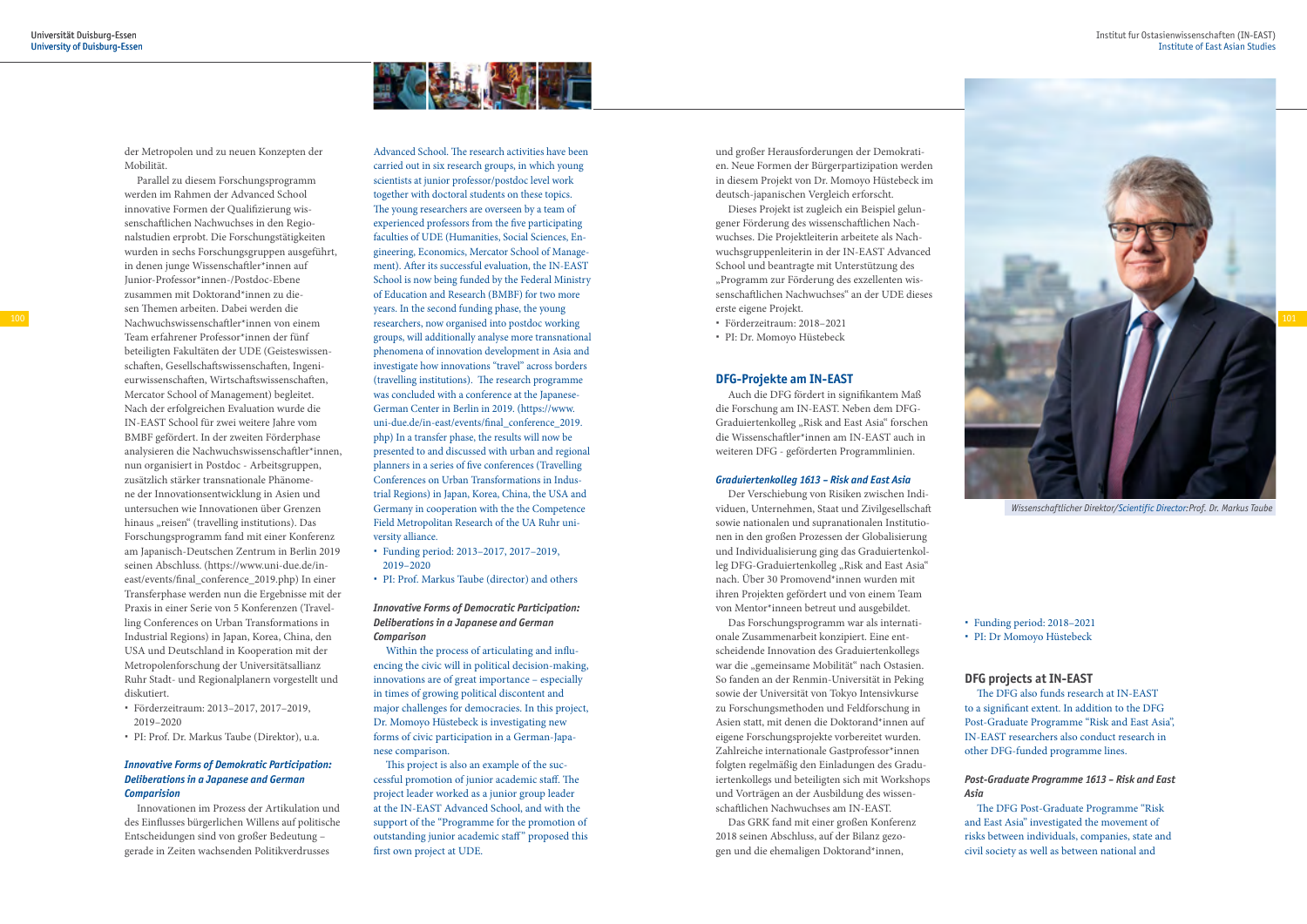

Kausalmechanismen miteinander kombiniert.

- Förderzeitraum 2018–2024
- PI: Prof. Tao Liu

## *Konzeptionen von politischer Herrschaft und Entwicklungswegen in den Studien chinesischer Politikwissenschaftler\*innen*

Nur wenig ist bekannt über die internen Policy-Debatten sogenannter geschlossener Systeme wie der VR China und das Zusam menwirken zwischen politischen F ührungse liten und Politikwissenschaftler\*innen in der Entwicklung handlungsorientierter politischer Ideen. Zumeist ruht der Analysefokus allein auf dem sichtbaren Handeln der politischen Führungselite und ihren offiziellen politischen Stellungnahmen. Die ihrem Agieren unterlie genden Kalkulationen und Ideen werden oft mals ausgeblendet. Das Forschungsprojekt von Prof. Nele Noesselt versucht, diese L ücke durch eine systematisch-strukturierte Analyse der in der chinesischen Politikwissenschaft geführten Diskurse zu Konzeptionen politischer Herr schaft und Entwicklungswegen der VR China zu schließen.

- Förderzeitraum 2014–2018
- PI: Prof. Nele Noesselt

## *(Neue) Politische Repräsentationsansprüche: Eine globale Sichtweise (Frankreich, Deutschland, Brasilien, China, Indien)*

**102 cations.** The Entwicklung handlungsorientierter politischer and the cations. In: R. Pekkanen, R., S.R. Reed, E. Scheiner, Daniel M. *Klein, A., L. McLaughlin (2018): Kōmeitō 2017: New Compli - Smith (eds.): Japan Decides 2017, London, New York: Palgrave Macmillan, 53–76.*

> Europa befindet sich derzeit in einer Krise etablierter Formen der politischen Repr äsen tation, die sich im zunehmenden politischen Misstrauen niederschl ägt. Überall auf der Welt tauchen verschiedene Anspr üche auf, die poli tische Repr äsentation zu erneuern. Die meisten zeitgen össischen Forschungen konzentrieren sich auf die Wahl/Mandatsvertretung in einzel nen L ändern. Folglich fehlt eine vergleichende, globale Analyse von (neuen) repr äsentativen Anspr üchen, die außerhalb des repr äsentativen politischen Systems entwickelt wurden; und die Dynamik, die sich im globalen S üden entwickelt, einschließlich nicht-demokratischer Einheiten, wird von westlichen Wissenschaftler\*innen vernachl ässigt. In diesem von der DFG und ihrem franz ösischen Pendant ANC kofinan zierten Verbundprojekt wollen Prof. Thomas Heberer vom IN-EAST, Prof. Brigitte Geissel

## **Ausgewählte Publikationen | Selected Publications**

*Coulmas, F. (2018): An Introduction to Multilingualism. Language in a changing world. Oxford: Oxford University Press.*

*Dai, S., M. Taube (eds.) (2019): China* '*s Quest to Innovation: Institutions and Ecosystems, Routledge.*

*Heberer, T., G. Schubert (2019): Weapons of the Rich: Strategic Behavior and Collective Action of Private Entrepreneurs in China, Modern China 45 (5), 471–503.*

*Pascha, W., S. Bersick (eds.) (2019): East Asia and the European Union: Partners in Global Economic Governance, Special Issue, East Asian Community Review 2 (1–2).*

*Li, Y., M. Gilli, J. Qian (2018): Logrolling under fragmented authoritarianism. Theory and evidence from China, Public Choice, 83 (1): 1–18.*

*Li, Y., M. Taube (eds.) (2019): How China* '*s Silk Road Initiative is Changing the Global Economic Landscape, London: Routledge.*

*Liu, T., C. Wang (2019): Intangible welfare? The new economy and social policy in China. Journal of Asian Public Policy 12 (1), 90–103.*

*Liu, T. (2018): Occupational safety and health as a global chal lenge: From transnational social movements to a world social policy. Transnational Social Review 8 (1), 50–63.*

*Noesselt, N. (2019): China als Rüstungsakteur. Von Maos Papierti gern zu robusten Regenbögen, Aus Politik und Zeitgeschichte, On line-editon: http://www.bpb.de/apuz/289935/neues-wettruesten*

*Shire, K., S. Heinrich, J. Imai, H. Mottweiler, M. Tünte, C.-C. Wang (2018): Private Labour Market Intermediaries in Cross-Border Labour Markets in Europe and Asia: International Norms, Regional Actors and Patterns of Cross-Border Labour Mobility. In: S. Quack, I. Schulz-Schaeffer, K. Shire, A. Weiss (eds.): Transnationale Arbeit. Wiesbaden: Springer VS, 155–183.*

*Taube, M., M. Heinberg, H.E. Ozkaya (2019): The influence of global and local iconic brand positioning on advertising persuasion in an emerging market setting, Journal of International Business Studies 48 (8), 1009–1022.*

*Wrona, J. (2018): Border Effects without Borders: What Divides Japan* '*s Internal Trade?, International Economic Review 59 (3), 1209–1262.*

Post-Docs, Fellows and PIs ihre Forschungser gebnisse pr äsentierten.

- Förderzeitraum: 2009–2018.
- Sprecher: Prof. Karen Shire Ph.D., Prof. Flem ming Christiansen

## **Weitere ausgew ählte Projekte in der DFG-F örderung**

## *Entwicklungsdynamiken chinesischer Sozialpolitik: Das Zusammenspiel nationaler und internationaler Einflüsse.*

Im Sonderforschungsbereich (SFB) 1342 Glo bale Entwicklungsdynamiken von Sozialpolitik der Universit ät Bremen geht es um die weltweite Entwicklung und Ver änderung staatlicher Sozial politik. Sozialpolitik ist ein zentraler Wohlfahrts produzent, aber jedes Land geht anders damit um. Die Sozialpolitik entwickelt sich überall auf der Welt in unterschiedlichen Formen und Geschwindigkeiten.

Das SFB-Teilprojekt zu den Entwicklungsdy namiken chinesischer Sozialpolitik, welches von Liu Tao vom IN-EAST zusammen mit Tobias TenBrink (Jakobs Universit ät) geleitet wird, r ückt die internationale und transnationale Interde pendenz in den Vordergrund. Die Sozialpolitik in der VR China l ässt sich nicht allein endogen erkl ären, sondern aus einer interdependenzorien tierten Theorie, die nationale und internationale

supranational institutions in the major processes of globalisation and individualisation. Over 30 doc toral candidates were supported with their projects and supervised and trained by a team of mentors.

The research programme was designed as an international collaboration. One key innovation of this post-graduate programme was the "joint mobility" to East Asia. For example, intensive courses on research methods and field research in Asia were held at Renmin University in Beijing and the University of Tokyo, preparing doctoral students for their own research projects. Numer ous international visiting professors regularly accepted the invitations of the post-graduate programme and participated in the training of young researchers at IN-EAST with workshops and lectures.

The post-graduate programme came to a close with a major conference in 2018, at which the former Ph.D. students, post-docs, fellows and PIs presented their research results.

- Funding period: 2009–2018
- Spokespersons: Prof. Karen Shire Ph.D., Prof. Flemming Christiansen

## **Other selected DFG-funded projects**

*The development dynamics of Chinese social policy: The interaction of national and international influences.* 

The Collaborative Research Centre (CRC) 1342 Global Development Dynamics of Social Policy at the University of Bremen is concerned with the worldwide development and change of state social policy. Social policy is a core welfare producer, but each country deals with it different ly. Social policy is developing in different forms and at different speeds all over the world.

The CRC sub-project on the development dynamics of Chinese social policy, which is led by Liu Tao from IN-EAST together with To bias ten Brink (Jacobs University), focuses on international and transnational interdependence. Social policy in China cannot be explained purely endogenously, but rather from an interdepend ency-oriented theory that combines national and international causal mechanisms.

- Funding period 2018–2024
- PI: Prof. Tao Liu

## **Wissenschaftler\*innen | Researchers**

Prof. Flemming Christiansen, Ph.D. Prof. Dr. Florian Coulmas Prof. Dr. Shuanping Dai Prof. i.R. Dr. Winfried Flüchter Prof. Dr. Thomas Heberer Prof. Dr. Axel Klein Prof. Yuan Li, Ph.D. Prof. Dr. Tao Liu Prof. Dr. Dr. Nele Noesselt Prof. Dr. Werner Pascha Prof. Karen Shire, Ph.D. Prof. Dr. Markus Taube Prof. Dr. Jens Wrona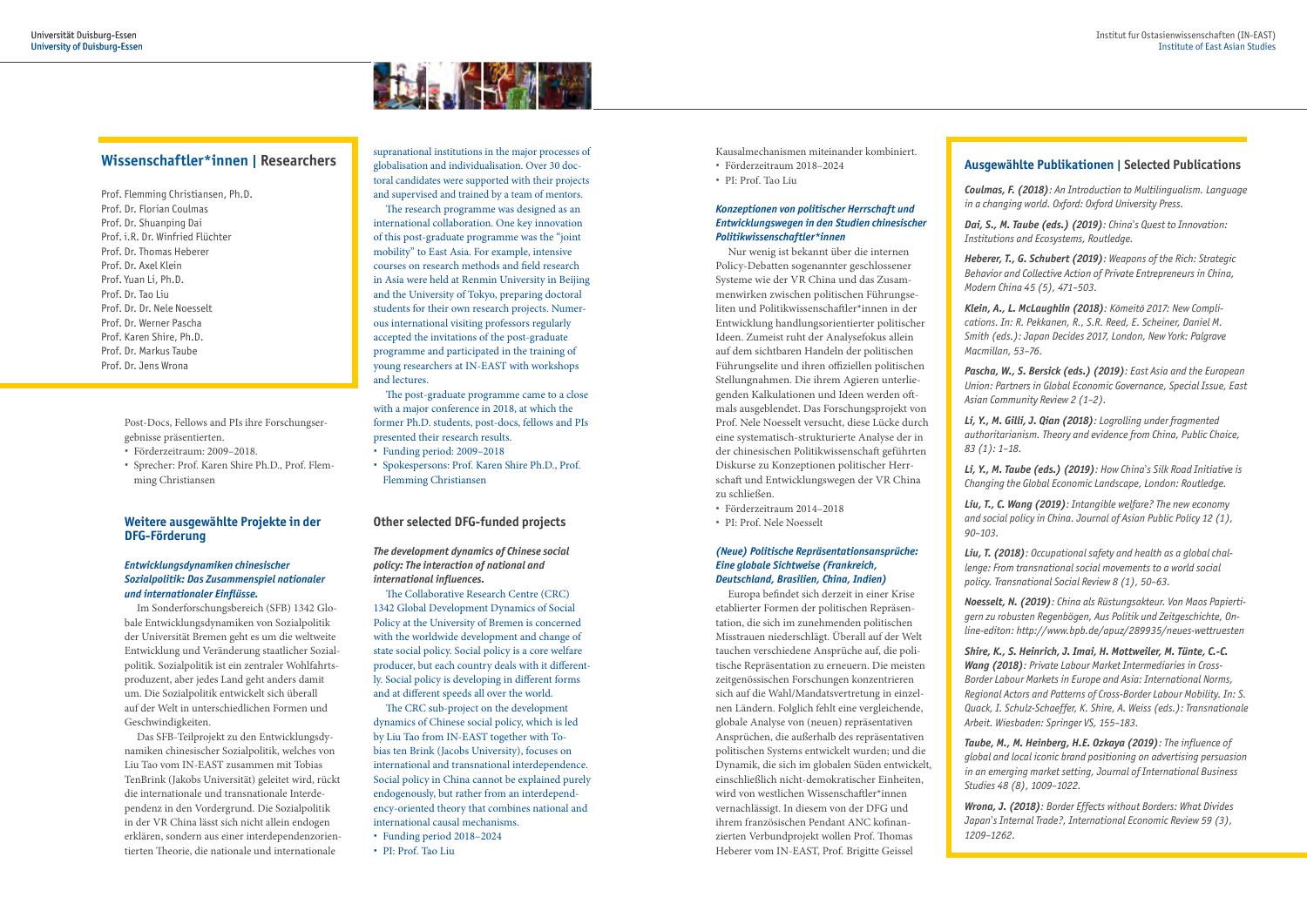

(Goethe-Universit ät Frankfurt), Prof. Yves Sintomer (Centre de Recherches Sociologiques et Politiques de Paris (CRESPPA)) und Stéphanie Tawa Lama-Rewal (Centre d'Etudes de l'Inde et de l'Asie du Sud (CNRS-EHESS) Paris) diese Lücken schließen, indem sie repräsentative An spr üche in Frankreich und Deutschland – zwei führende Demokratien in Europa, die aktiv mit neuen Repr äsentationskonzepten experimen tieren – und in drei BRICS-Staaten Brasilien, Indien und China vergleichen.

- Förderzeitraum DFG-ANR 2016–2019
- PI: Prof. Thomas Heberer

## *Mobiles Wissen: Die Glokalisierung von medizinischem professionellem Wissen und professioneller Praxis (Travelling knowledge: the glocalization of medical professional knowledge and practice)*

Anhand der Krankheit chronische systo lische Herzinsuffizienz (CSHF) m öchte das Projekt empirisch untersuchen, wie sich das medizinische professionelle Wissen weltweit verbreitet und wie es im nationalen Kontext rezipiert und reorganisiert wird. Es bezieht seine theoretische Fundierung aus den Globali sierungsstudien, in denen Berufe neben Staaten und M ärkten als dritte S äule angesehen werden.

- F örderzeitraum: 2018–2021
- PI: Prof. Liu Tao, Prof. Anja Weiß

## *The Development of an Inter-regional Comparative Research Perspective on Changes in the Labor Markets and Labor Migration in Japan and Germany*

Die Initiierung international vergleichende Forschungsvorhaben im Bereich der Arbeits markt- und Migrationsforschung in Japan und Deutschland ist Ziel dieses DFG-geförderten Vorhabens von Prof. Karen Shire und Prof. Verena Blechinger-Talcott (FU Berlin). In mehreren Workshops und Tagungen wurden Wissenschaftler\*innen aus beiden L ändern zu sammengebracht, um aktuelle Entwicklungen in diesem Feld zu diskutieren und die M öglichkeiten gemeinsamer Forschungsvorhaben auszuleuchten.

104 PI: Prof. Thomas Heberer exercit project is attempting to close this gap by Verena Blechinger-Talcott (FU Berlin). In Little is known about the internal policy debates of so-called closed systems such as the People's Republic of China and the interaction between political leadership elites and political scientists in the development of action-oriented political ideas. For the most part, the focus of analysis rests solely on the visible actions of the political leadership elite and their official political statements. The calculations and ideas underlying their actions are often hidden. Prof. Nele Noesselt's means of the systematic and structured analysis of the discourses held in Chinese political science on concepts of political rule and development paths in the People's Republic of China.

- Förderzeitraum 2018–2019
- PI: Prof. Karen Shire

## *Anneliese Maier-Forschungspreis der Alexander von Humboldt-Stiftung für Sylvia Walby*

Auf Vorschlag von Prof. Karen Shire ver lieh die Humboldt-Stiftung Sylvia Walby (University of Lancaster) den renommierten Anneliese Maier-Forschungspreis, der an Wissenschaftler\*innen verliehen wird, deren bisherige wissenschaftliche Leistungen in ihrem Fachgebiet international anerkannt sind und von deren Forschungskooperation mit Fachkolleg\*innen in Deutschland ein nach haltiger Beitrag zur weiteren Internationali sierung der Geistes- und Sozialwissenschaften in Deutschland erwartet wird. Prof. Walby erforscht die Ungleichheit in der Gesellschaft und insbesondere die Geschlechterverh ältnisse und den sozialen Wandel in Gegenwartsgesell schaften. Das Preisgeld wird für Kooperations projekte mit Wissenschaftler\*innen an der UDE genutzt.

- Förderzeitraum: 2018–2023
- Gastgeberin: Prof. Karen Shire

## **Kooperationen und Internationales**

### *Netzwerk in Ostasien*

Das IN-EAST kooperiert im Rahmen viel fältiger Lehraktivitäten und Forschungsprojekte

*Concepts of political rule and development paths in the studies of Chinese political scientists* 

- Funding period 2014–2018
- PI: Prof. Nele Noesselt

*(New) Political representation claims: A global perspective (France, Germany, Brazil, China, India)*

Europe is currently in a crisis as regards estab lished forms of political representation, which is reflected in growing political distrust. All over the world, various calls are being made for the renewal of political representation. Most con temporary research focuses on election/mandate representation in individual countries. Conse quently, a comparative global analysis of (new) representative claims developed outside the representative political system is lacking, and the dynamics developing in the global south, includ ing non-democratic entities, are being neglected by Western scholars. In this collaborative project, co-funded by the DFG and its French counterpart ANC, Thomas Heberer of IN-EAST, Prof. Brigitte Geissel (Goethe University Frankfurt), Prof. Yves Sintomer (Centre de Recherches Sociologiques et Politiques de Paris, CRESPPA) and Stéphanie Tawa Lama-Rewal (Centre d'Etudes de l'Inde et de l'Asie du Sud, CNRS-EHESS, Paris) want to close these gaps by comparing representative claims in France and Germany – two leading de mocracies in Europe actively experimenting with new concepts of representation – and in three BRICS countries, Brazil, India and China. Funding period DFG-ANR 2016–2019

- 
- PI: Prof. Thomas Heberer

*Travelling knowledge: the glocalization of medical professional knowledge and practice* Using the disease chronic systolic heart failure (CSHF), the project aims to empirically inves tigate how medical professional knowledge is spread worldwide and how it is received and reorganised in the national context. It draws its theoretical foundation from globalisation studies, in which occupations are seen as the third pillar alongside states and markets. Funding period: 2018–2021 PI: Prof. Liu Tao, Prof. Anja Weiß

### *The Development of an Inter-regional*

*Comparative Research Perspective on Changes in the Labor Markets and Labor Migration in Japan and Germany* 

This DFG-funded project by Prof. Karen Shire and Prof. Verena Blechinger-Talcott (FU Ber lin) aims to initiate internationally-comparative research projects in the field of labour market and migration research in Japan and Germany. In several workshops and conferences, scientists from both countries have been and are being brought together to discuss current developments in this field and to explore the possibilities of joint research projects. Funding period 2018–2019

PI: Prof. Karen Shire

## *Anneliese Maier Research Award of the Alexander von Humboldt Foundation awarded to Sylvia*

*Walby*

At the suggestion of Prof. Karen Shire, the Humboldt Foundation has awarded the re nowned Anneliese Maier Research Award to Sylvia Walby (University of Lancaster). The award is granted to researchers whose previous aca demic achievements in their field are internation ally recognised and whose research cooperation with colleagues in Germany is expected to make a lasting contribution to the further internation alisation of the humanities and social sciences in Germany. Prof. Walby's research focuses on inequality in society and in particular on gender relations and social change in contemporary so cieties. The prize money will be used for coopera tion projects with scientists at UDE. Funding period: 2018–2023 Host: Prof. Karen Shire

## **Mitglieder EastAsiaNet | Members EastAsiaNet**

- Centre for East and Southeast Asian Studies, Lund University
- China@UC, Universidade de Coimbra (Observer)
- Copenhagen Business School and Copenhagen University: Asian Dynamics Initiative
- Department of East Asia Studies, University of Lodz
- Dipartimento di Studi sull'Asia Orientale, Ca-Foscari University
- Institut d'Asie Orientale, Université de Lyon, CNRS and Institut d'Etudes Transtextuelles et Transculturelles, Université de Lyon
- Institute of East Asian Studies, Charles University in Prague
- **Institute of East Asian Studies,** University of Duisburg-Essen
- **Institute of East Asian Studies,** University of Vienna
- Universitat Autònoma de Barcelona in cooperation with Fundació CIDOB
- White Rose East Asia Centre, Joint Research Center of the De partments of East Asian Studies at the Universities of Leeds and Sheffield
- www.eastasianet.org